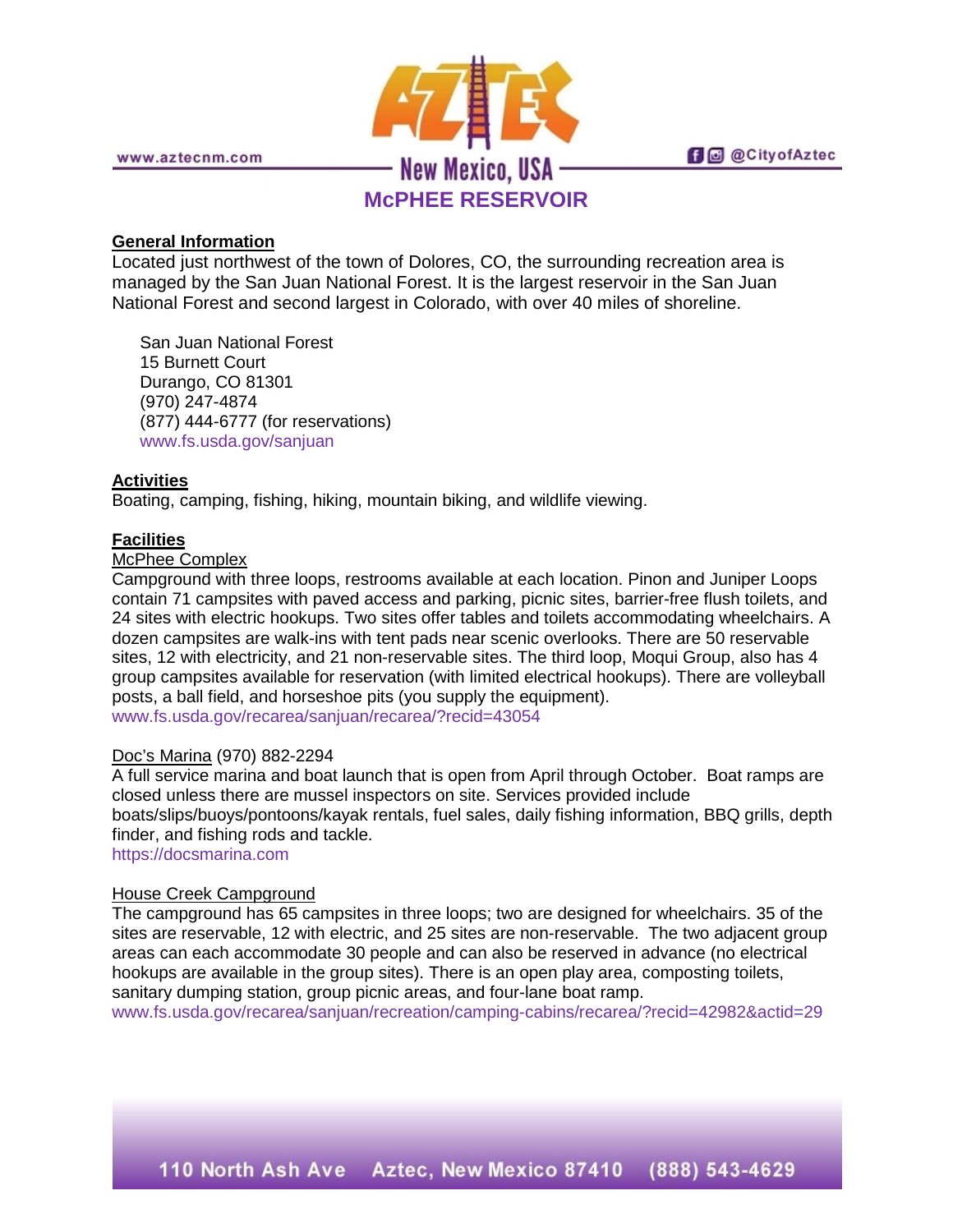### **Fees**

Camping fees. Fishing license is required from the Colorado Parks and Wildlife.

## **Fishing**

Regularly stocked with salmon, trout, bass, catfish, walleye, and panfish.

## **Fishing License**

Colorado Parks and Wildlife (800) 244-5613 [cpw.state.co.us/thingstodo/Pages/Fishing.aspx](http://cpw.state.co.us/thingstodo/Pages/Fishing.aspx)

## **Water Recreation**

Water recreation includes motor boating, fishing, paddle boarding, and water skiing.